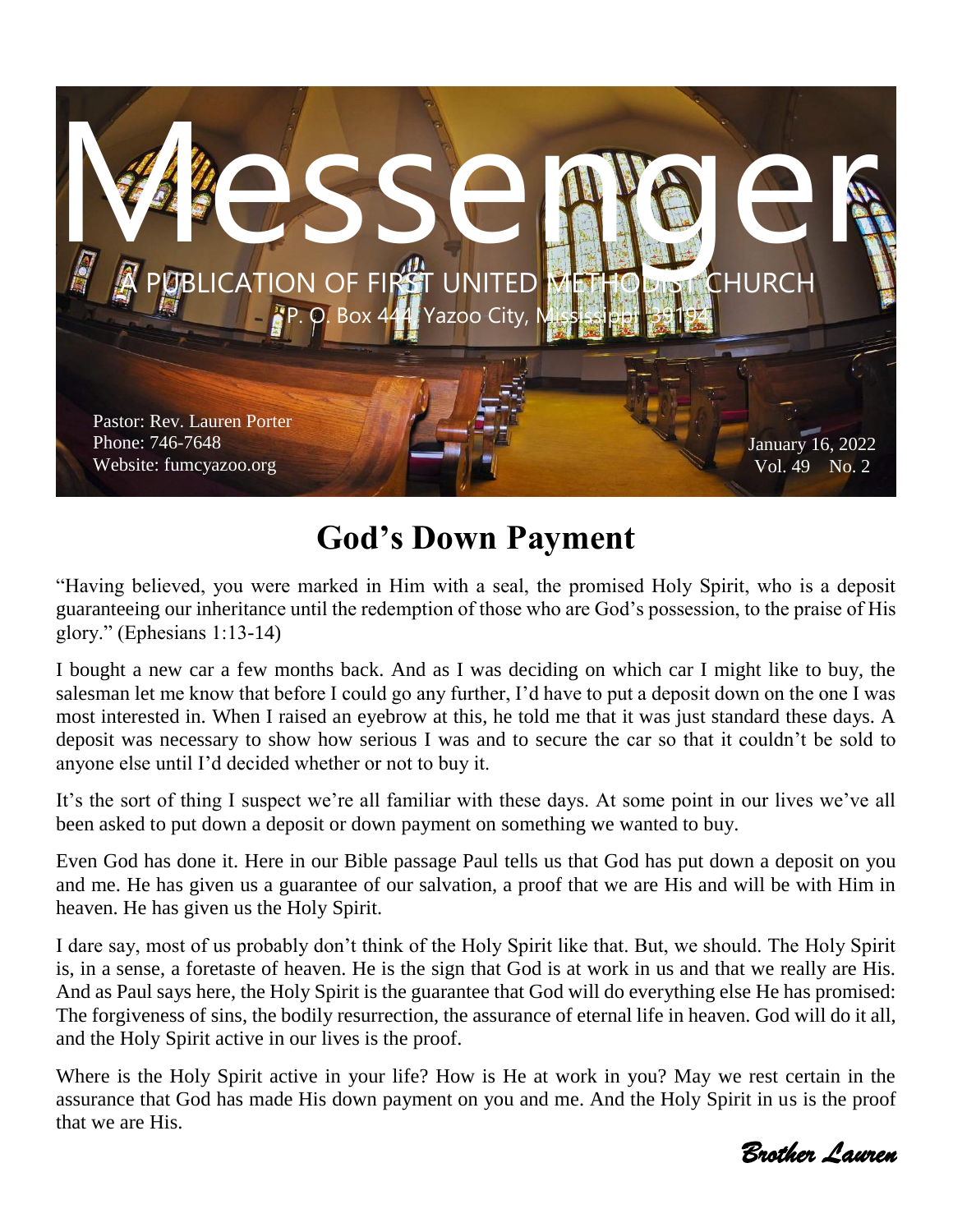

**SUNDAY, JANUARY 16** 9:00 a.m. Come AZ U R Service 9:50 a.m. Sunday School 11:00 a.m. Traditional Service 6:00 p.m. Youth 6:00 p.m. Bro. Lauren's Bible Study **MONDAY, JANUARY 17** *Church Office Closed* **WEDNESDAY, JANUARY 19** 5:00 p.m. Children's Choir 5:45 p.m. Planet 456 & Children's Bible Study 6:00 p.m. Chancel Choir 6:00 p.m. Bro. Lauren's Bible Study 6:00 p.m. Youth 6:15 p.m. Snack Supper **SATURDAY, JANUARY 22** 9-12 noon Methodist Market



16. Claire Burnham 17. Lauren Porter 18. Joy Boyd, Seth Swafford 19. Sherrill Ann Chaney 22. Janet Adams, Sam Smith ~ ~ ~ ~ ~ ~ ~ ~ ~

### *HAPPY ANNIVERSARY* 18. Mr. & Mrs. I. N. Hart



*Harriet DeCell Kuykendall* 

~~~~~~~~~~~~~~~~~~~~~~~~~~~~

Wallace Russell



~~~~~~~~~~~~~~~~~~~~~~~~~~~~~

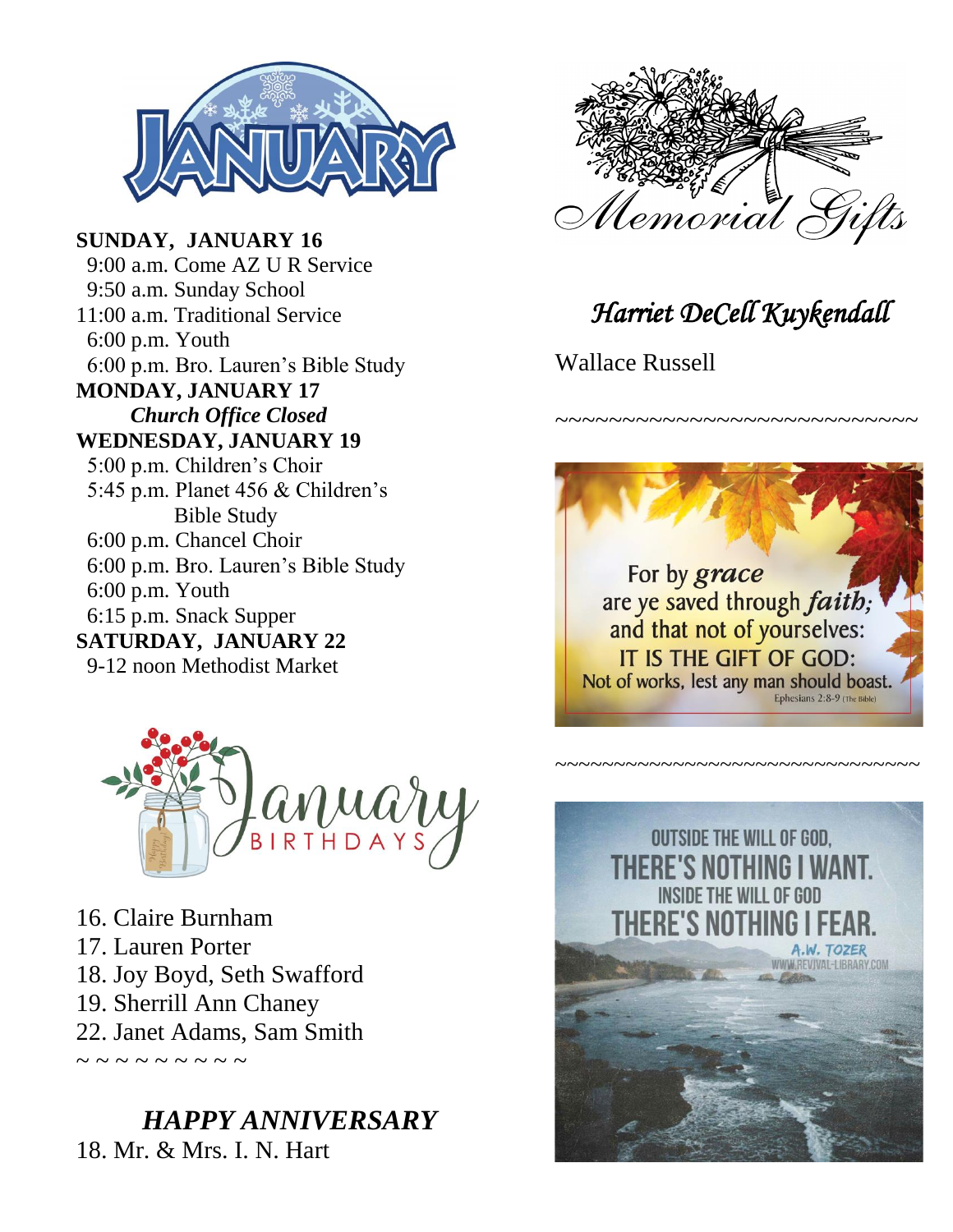Solid ound

#### **Sunday School**

This Sunday we will continue our series for the New Year. This series focuses on the life and ministry of Jesus. We will be talking about Jesus' mission and purpose. This Sunday our lesson, *God Time,* is focused on relationships with others and with God. Building a relationship with someone requires time and communication. Prayer is our way of communicating with God, and it is also how we develop a relationship with Him.

#### **Sunday & Wednesday Night Group**

Youth Bible Study resumed last Sunday night, January 9<sup>th</sup>, at 6:00 p.m. We discussed how God has a plan and a purpose for everyone, but it is up to us to seek and follow his plan. We watched a clip from evangelist Nick Vujicic, who was born without arms and legs. He travels around the world, sharing his testimony and reminding his audience that nothing is impossible with God. Wednesday Bible Study will meet next Wednesday, January  $12<sup>th</sup>$ , beginning with Supper in the Fellowship Hall at 6:15 p.m.

#### **Spring Break Trip and M28 Camp at Lake Junaluska**

Please don't forget that the first payment for Spring Break is due next week, and remember to sign up for Lake J. The dates for Lake Junaluska are July 11-15.

Group will meet on Wednesdays from 6:00 p.m. – 7:00 p.m.

Sunday Night Group will meet each Sunday from 6:00 p.m. – 7:00 p.m.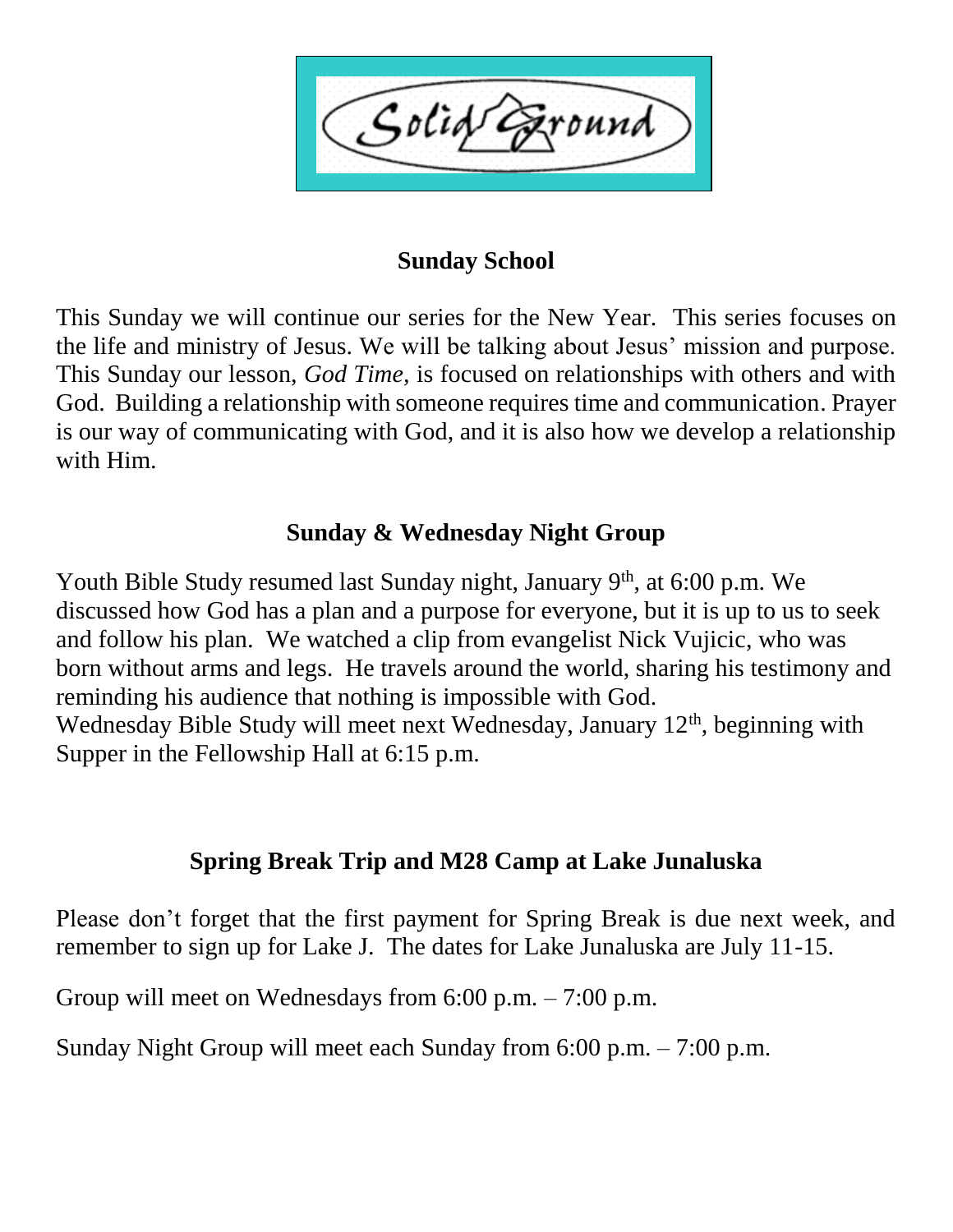



 Jesus grew in wisdom and stature, and in favor with God and man.

Luke 2: 52



# **Hiskidz and Bible in Life**

As we continue studying our series, **"Jesus: His Mission,** this Sunday our lesson is called *Commitment.* In this lesson, we will talk about how Jesus followed through with His commitment and calling by being baptized. It was not necessary for Jesus to be baptized, but He did so in order to show people His commitment to God and His ministry.

## **W.O.W WEDNESDAY CHILDREN'S MINISTRY**

W.O.W Wednesdays started back-up this past Wednesday, January 12. For the next few weeks, we will be talking about the life and ministry of Jesus. If your child did not participate in the Fall, we encourage you to send them for the Winter/Spring session. We are looking forward to beginning a new Bible Study series in February and planning a few fun activities.